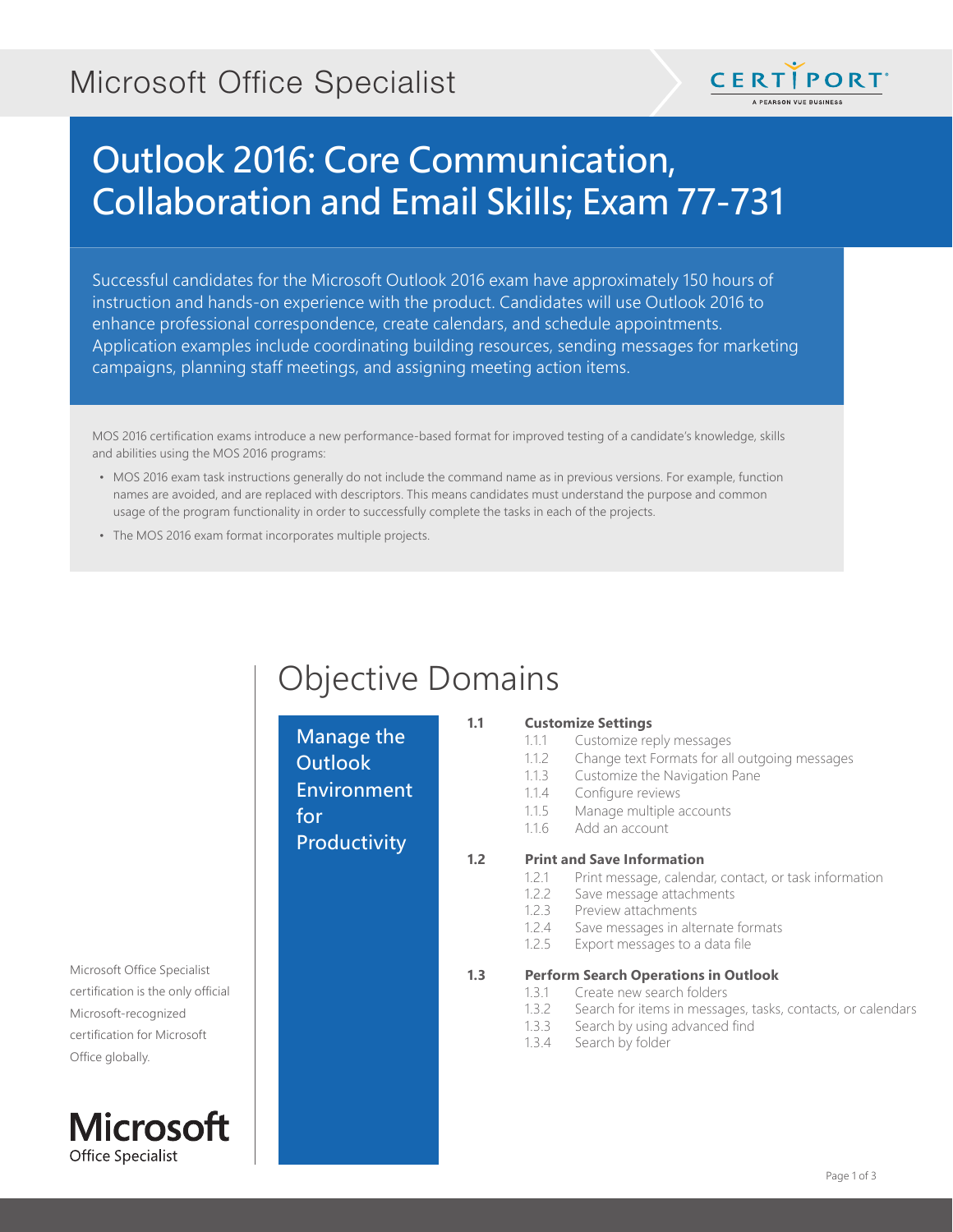### MOS Outlook 2016

| Manage                     | 2.1 | <b>Configure Mail Settings</b><br>2.1.1<br>Set fonts for new messages and responses                                                                                                                                                                                                                                                                                                                                                                                                          |
|----------------------------|-----|----------------------------------------------------------------------------------------------------------------------------------------------------------------------------------------------------------------------------------------------------------------------------------------------------------------------------------------------------------------------------------------------------------------------------------------------------------------------------------------------|
| <b>Messages</b>            |     | 2.1.2<br>Create, assign, and modify signatures<br>2.1.3<br>Create and manage rules<br>2.1.4<br>Create automatic replies<br>2.1.5<br>Create messages by using Quick Parts<br>2.1.6<br>Configure junk e-mail and clutter settings                                                                                                                                                                                                                                                              |
|                            | 2.2 | <b>Create Messages</b>                                                                                                                                                                                                                                                                                                                                                                                                                                                                       |
|                            |     | 2.2.1<br>Create a message<br>2.2.2<br>Add or remove message attachments<br>2.2.3<br>Add cc and bcc to messages<br>2.2.4<br>Add tracking and voting options<br>2.2.5<br>Forward and reply to messages<br>2.2.6<br>Request a delivery or read receipt<br>2.2.7<br>Redirect replies<br>2.2.9<br>Flag outgoing messages for follow up, importance, and sensitivity<br>2.2.10<br>Recall a message                                                                                                 |
|                            | 2.3 | <b>Format a Message</b>                                                                                                                                                                                                                                                                                                                                                                                                                                                                      |
|                            |     | 2.3.1<br>Format text<br>2.3.2 Insert hyperlinks<br>2.3.3<br>Apply themes and styles<br>2.3.4 Insert images<br>2.3.5<br>Add a signature to specific messages                                                                                                                                                                                                                                                                                                                                  |
|                            | 2.4 | <b>Organize and Manage Messages</b>                                                                                                                                                                                                                                                                                                                                                                                                                                                          |
|                            |     | 2.4.1<br>Sort messages<br>2.4.2<br>Move messages between folders<br>2.4.3<br>Add new local folders<br>2.4.4<br>Apply categories<br>2.4.5<br>Clean up messages<br>2.4.6<br>Mark a message as read or unread<br>2.4.7<br>Flag received messages<br>2.4.8<br>Ignore messages<br>2.4.9<br>Sort messages by conversation<br>2.4.10<br>delete messages<br>2.4.11<br>automate repetitive tasks by using Quick Steps<br>2.4.12<br>Configure basic Auto Archive settings<br>2.4.13<br>Delegate access |
|                            | 3.1 | <b>Create and Manage Calendars</b>                                                                                                                                                                                                                                                                                                                                                                                                                                                           |
| Manage<br><b>Schedules</b> |     | Create and add calendars<br>3.1.1<br>3.1.2<br>Adjust viewing details for calendars<br>3.1.3<br>Modify calendar time zones<br>Delete calendars<br>3.1.4<br>3.1.5<br>Set calendar work times<br>3.1.6<br>Manage multiple calendars<br>3.1.7<br>Manage calendar groups<br>3.1.8<br>Display multiple calendars<br>Share calendars<br>3.1.9                                                                                                                                                       |